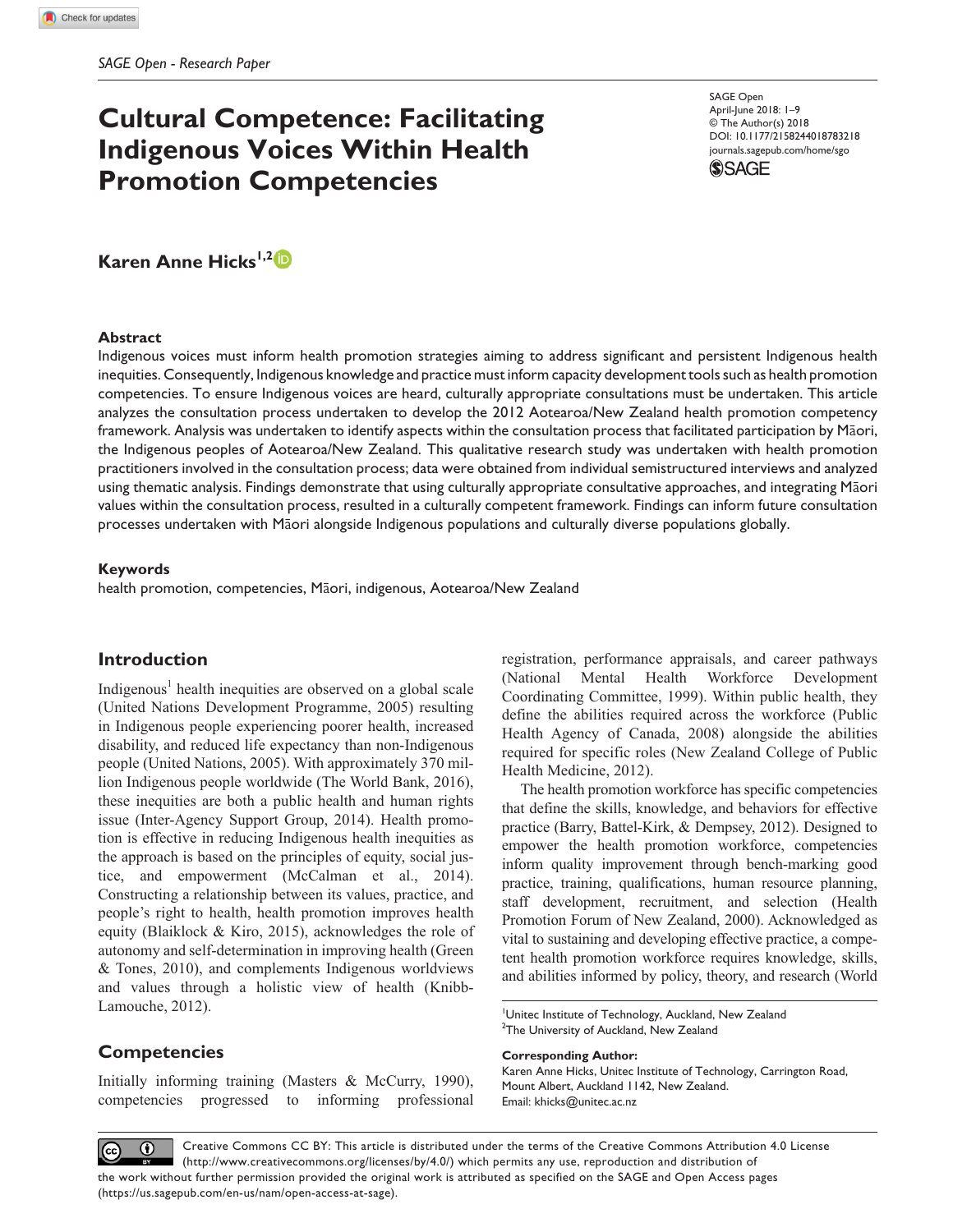Health Organization, 2009) alongside the ability to translate policy and research into effective practice (Barry, Battel-Kirk, & Dempsey, 2012). Defined as the development of knowledge, skills, commitment, structures, systems, and leadership to enable effective health promotion (Smith, Tang, & Nutbeam, 2006), capacity development has been identified by the World Health Organisation as key to achieving equitable health outcomes and improving Indigenous health (Jackson Pulver et al., 2010). While competencies have been identified as a tool that can make Indigenous public health programs and the workforce culturally safe (University of Victoria, 2017), it is concerning that there are no core competencies for public health practitioners working with Indigenous communities internationally (Hunt, 2015).

#### *Health Promotion in Aotearoa/New Zealand*

Health promotion practice within Aotearoa/New Zealand is informed by both the Ottawa Charter for Health Promotion and the Treaty of Waitangi.<sup>2</sup> Two versions of the Treaty document were written, the English version known as the Treaty of Waitangi and a Māori version written in Te Reo Māori, the Māori language known as Te Tiriti o Waitangi. Within Aotearoa/New Zealand, there is a defined Māori health promotion practice that aligns itself closely with the Māori version of the Treaty. Based on articles within Te Tiriti that relate to governance, Māori control, self-determination, and equity, the approach differs from a western view of health promotion as it focuses on strengthening Māori identity and improving health through a positive, holistic approach that realizes Māori potential, intergenerational connectedness, and spirituality. Based on cultural values and practices, the approach aims to increase Māori participation within decision making (Ratima, 2010).

Historically, Māori public health was based on effective well-established systems that were weakened by colonization, reducing Māori confidence in their worldviews and leadership, focusing medical approaches on health, and outlawing Māori traditional medicine (Signal, Ratima, & Raeburn, 2015). However, changes in Māori health development that continue to this day commenced with increased Māori political activism during the 1960s and 1970s and increased Māori-focused health initiatives during the 1980s. The Māori origins of the Cultural Safety movement also arose at this time with the first kawa whakaruruhau (cultural safety) guidelines written in response to safety, recruitment, and retention issues within nursing of Māori nurses (Nursing Council of New Zealand, 2011). The 1990s also witnessed increased value of Māori health promotion and consequently an increased number of Māori health approaches informed by the Treaty of Waitangi principles and a market-driven competitive health sector. This resulted in increased health services being governed, owned, and delivered by and to Māori (Signal et al., 2015). More recently, the 2008 National government coalition with the Māori political party resulted

in the development of the Whanau Ora programme. This programme was a cross government approach integrating health, education, and social services to improve family outcomes (Ministry of Health, 2015), which continues to deliver health promotion across Aotearoa/New Zealand in 2017.<sup>3</sup>

Today, Māori health promotion negotiates Māori and Western worlds, profiting from the strengths of generic and Māori approaches and an increased Māori health promotion workforce that is increasingly confident in their Māori identity (Ratima, Durie, & Hond, 2015). This increased value for Māori health promotion practice is consistent with an increased respect for Māori culture, knowledge, and beliefs within society (Willmott-Harrop, 2006). Treaty-informed institutional structures have increasingly positioned Māori within political and legislative processes. These began in the 1860s with the creation of dedicated Māori parliamentary seats (Cape York Institute, 2014), followed by the formation of the 1975 Waitangi Tribunal to redress the Crown for past violations and the recognition of Te Reo Māori as an official language in 1987 (Cape York Institute, 2014). More recently, Māori health promotion and both The Treaty of Waitangi and Te Tiriti o Waitangi are observed within Aotearoa/New Zealand government policy and legislation that refers to Māori health, such as the New Zealand Public Health & Disability Act 2000. The act requires that District Health Board<sup>4</sup> initiatives be informed by the Treaty of Waitangi principles, namely, partnership, participation, and protection (Ministry of Health, 2012). Within health promotion, these principles are a framework, enabling Māori to gain control over their health through having an ongoing relationship with the Crown (government), being involved in all aspects of society, and having an equitable health status to non-Māori (Waa, Holibar, & Spinola, 1998).

# *Health Promotion Competency Developments in Aotearoa/New Zealand*

Consistent with international health promotion workforce developments (Barry, Battel-Kirk, Davison, et al., 2012), health promotion practice within Aoteaora/New Zealand is informed by health promotion competencies. Initially prompted by 1997 conference discussions, the Ministry of Health [MOH] contracted the Health Promotion Forum (HPF) to lead the development of a health-promotion competency framework. Following 2 years of extensive consultation, a competency framework informed by Te Tiriti o Waitangi, and the values-, ethics-, knowledge-, and skillsbased clusters necessary for health promotion practice in Aotearoa/New Zealand, was published in 2000 (Health Promotion Forum of New Zealand, 2000).

Despite being recognized internationally as an appropriate framework for a diverse and global audience (Battel-Kirk, Barry, Taub, & Lysoby, 2009), postpublication consultations undertaken by HPF clarified that future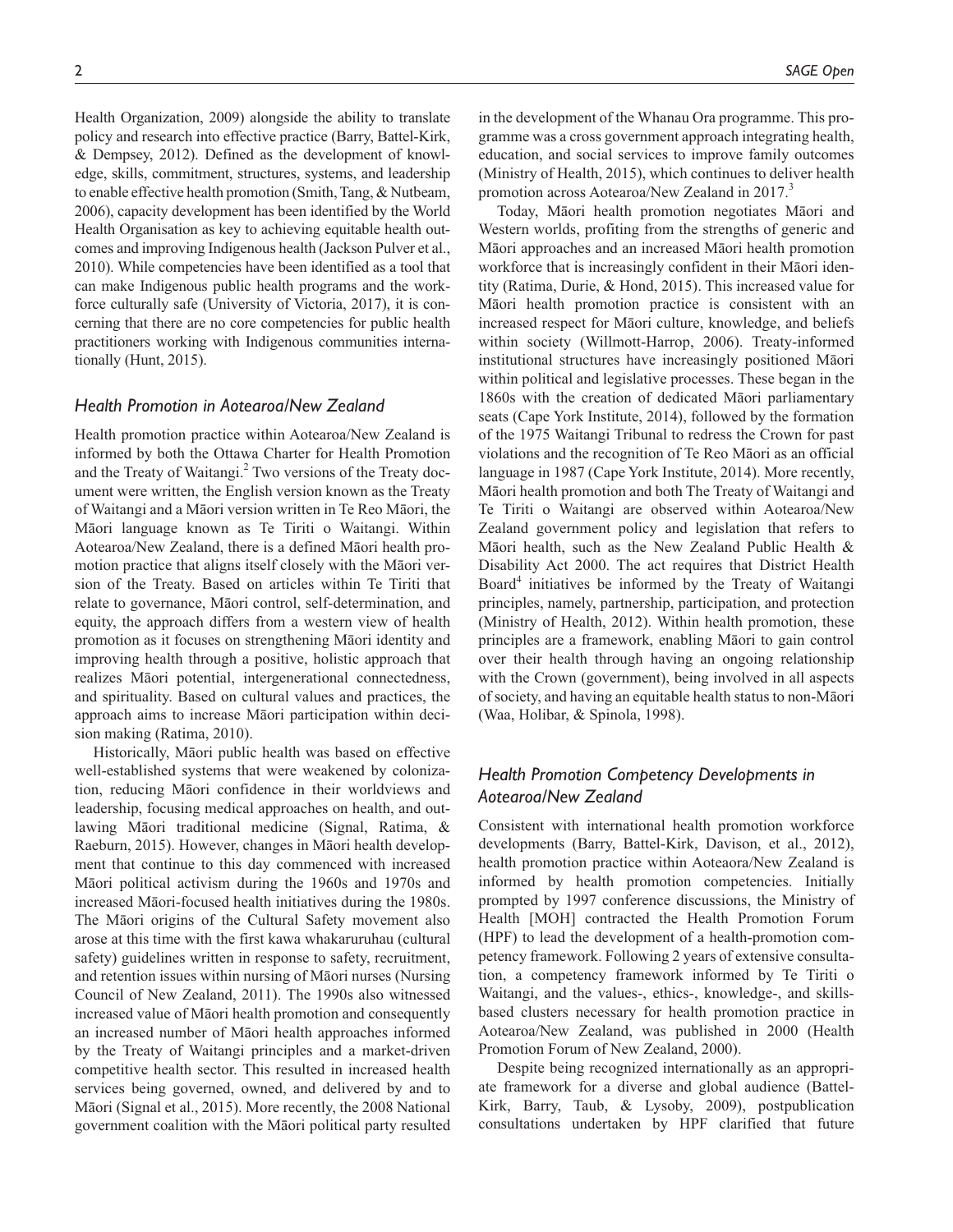competencies required more content and context related to Māori values and Te Tiriti o Waitangi (Rance, 2009). Consequently, in 2010, the MOH contracted HPF to develop competencies that could truly strengthen the capability and capacity of the workforce (Rance & Tu'itahi, 2011). Following 2 years of consultations, a reviewed health promotion competency framework was published in 2012.

#### *The Current Study*

The Health Promotion Forum of New Zealand, an organization founded on the principles of Te Tiriti o Waitangi and the Ottawa Charter, was contracted to develop the healthpromotion competency framework. The consultation process led by the Health Promotion Forum of New Zealand is analyzed to explore whether Māori values and cultural practices were considered and implemented within the consultation process to develop the 2012 Aotearoa/New Zealand health-promotion competency framework. Aspects of the consultation process that facilitated participation by the Māori health promotion workforce are analyzed.

This article is based on a small, qualitative study comprising interviews undertaken with health promotion practitioners based in Aotearoa/New Zealand. The study addresses two key research questions:

**Research Question 1:** Were Indigenous cultural values and practices used within the Aotearoa/New Zealand competency consultations? If so, how were they used? **Research Question 2:** What is the significance of using Indigenous values and cultural practices within consultation processes for Māori?

The study was undertaken to inform future consultation processes with Māori and Indigenous populations, and ethnically diverse populations globally. The findings should also inform the proposed 2018 review of the Aotearoa/New Zealand competency framework.

The study is part of a wider research project undertaken by the author consisting of a cross-country review of international health promotion competency frameworks, namely, the Australian, Canadian, Aotearoa/New Zealand, and European CompHP<sup>5</sup> competency frameworks. The analysis considered the competency development processes, the consultation approaches undertaken, and the participants involved.

## **Method**

This qualitative research study was undertaken to identify what aspects within the competency development consultation process facilitated Māori participation. Semistructured interviews were undertaken with five national health promotion leaders. Considered experts in the field of health promotion due to their national leadership roles, all participants had previously participated within the competency consultation

process. Although the number of participants was small, their participation and contribution were rich and beneficial to the study. Participants were identified from competency development reports stored at HPF due to their leadership and ongoing participation in the development of the 2012 health-promotion competencies framework. Consisting of three females and two males, the sample size was small, which is characteristic of qualitative data (Patton & Cochran, 2002). Participants selfidentified as Māori, Pasifika, New Zealand European, and over 40 years of age. Participants were selected as those most likely to provide useful data (Patton & Cochran, 2002) and information rich in relation to the topic of interest (Palinkas et al., 2013), namely, the development of the 2012 competency framework.

As the research aimed to explore what aspects of the consultation approach had enabled Māori to participate, Māori were purposively sampled, resulting in three Māori participants. Interviews were undertaken face-to-face, or via SKYPE and telephone. All interviews were audio-taped and transcribed verbatim.

Data was analyzed using thematic analysis; widely used within qualitative data analysis, the approach was chosen to identify, analyze, and report themes within the data to answer the research question (Braun & Clarke, 2006). Each of the five interviews were conducted and recorded following participants' consent and transcribed verbatim. A six-phase process guided analysis consisting of becoming familiar with the data, undertaking coding, searching for themes, reviewing the themes, defining and naming the themes, and then finally writing up the information (Braun & Clarke, 2006). An inductive thematic analysis was undertaken, enabling the researcher to find unique codes within the data; consequently, the coding and theme development were directed by the content of the data. Emergent codes related to aspects within the consultation process that had enabled meaningful Māori participation, namely, an inclusive approach and consideration of Māori values within the process. Subthemes related to the consideration of tikanga Māori practices, provision of adequate consultation time, empowerment, and equity within the process. As the researcher was non-Māori, a Senior Māori colleague reviewed the analysis to ensure data presented were culturally appropriate. The research was part of a master in public health qualification; consequently, analysis was checked and validated by a master's supervisor. Ethics approval was gained from the University of Auckland's Human Participants Ethics Committee (UAHPEC), Reference 012951. Participants were given a description of the research and the voluntary nature of participation alongside their right to withdraw from the study at any time.

# **Findings**

Participants were interviewed because of their previous participation in the competency consultation process; consequently, all participants were able to provide detailed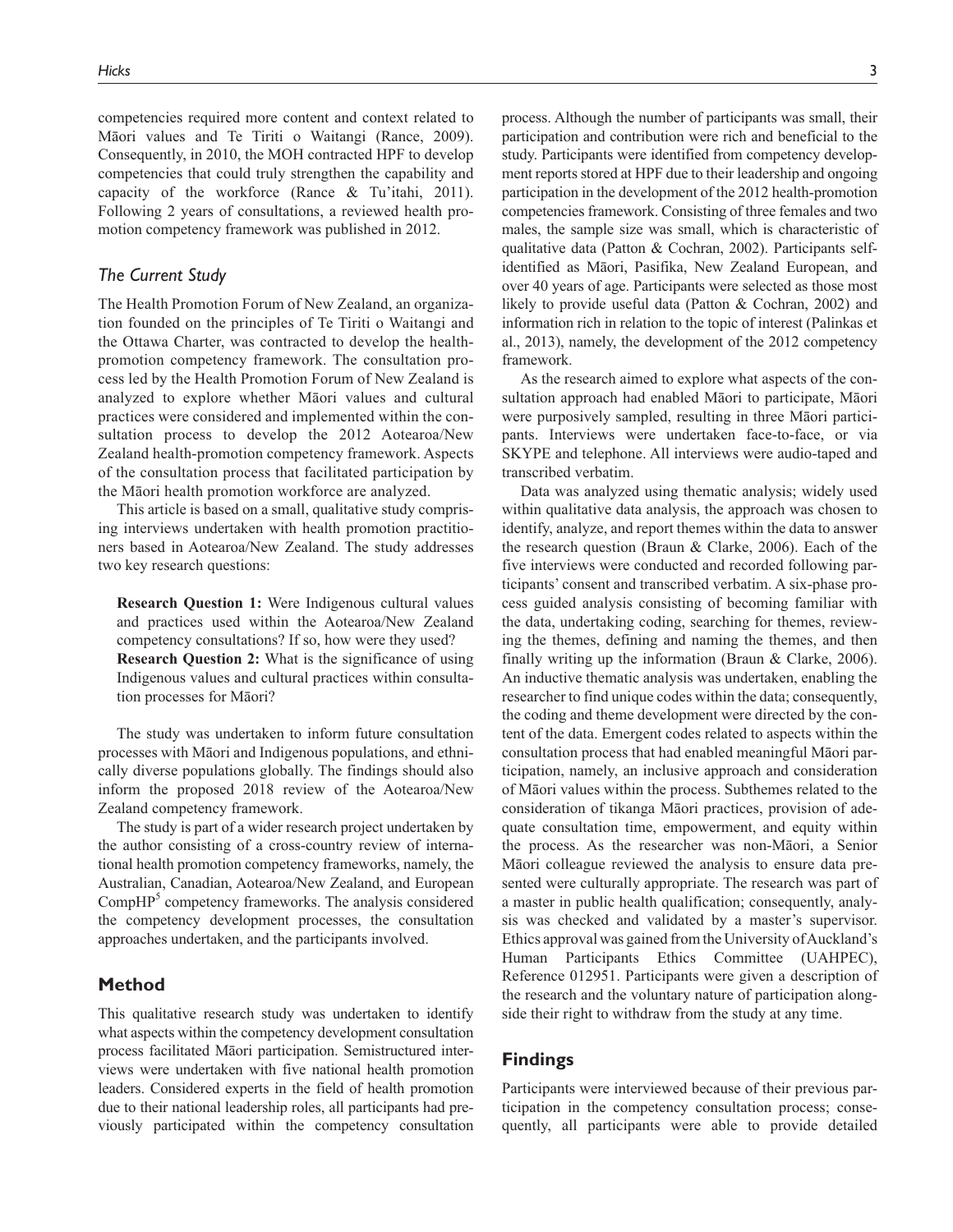responses informed by the process. All participants identified that it was the use of cultural practices and consideration of Māori values that had facilitated Māori participation within the consultation process. Prominent themes related to the consultation approaches undertaken included the values of empowerment and equity within the process.

# *Use of Cultural Practices Within the Consultation Process*

Some participants had participated in the Māori-specific workshops while others had participated in more diverse consultation opportunities. Regardless of participants' contributions to consultations, all emphasized that culturally appropriate practices had been utilized. All participants identified that *tikanga*<sup>6</sup> Māori practices had been used within the consultation process, clarifying that the use of such practices was significant for Māori, as these practices are embedded in Māori culture. An element of *tikanga* that participants emphasized was how the practice of *manaakitanga*<sup>7</sup> (hospitality) had supported discussions, developed relationships, and enabled conversations to take place.

Karakia (prayer) before hui(gathering), having kai(food) afterwards is part of manaakitanga, it is not just being a good host, it's all those things that come with manaakitanga friendship and whanaungatanga.<sup>8</sup> Kai plays a huge part of who we are as Māori. (Participant 4 Māori, female)

A preferred way of consulting for Māori is face to face. The fact that this approach was facilitated and planned for within the consultation process was highlighted by a participant who emphasized how the approach was valued by the Māori health promotion workforce and facilitated Māori participation.

From the Māori point of view, the face-to-face meetings were very important. I think it gave Māori a feeling that they were well involved in the development of competencies. (Participant 2, Māori, male)

A couple of participants wished to highlight that the culturally appropriate consultation approach was undertaken as this was the correct way of doing things. Participants wished to emphasize that this approach was appropriate for Aotearoa/New Zealand and was not something that was questioned.

Participants also wished to emphasize that consultation approaches were chosen purposefully and informed by known approaches that would facilitate Māori participation and, therefore, were not undertaken in a tokenistic way. It was important for participants that Māori health promoters were not invited to participate as a tick box exercise but were invited throughout the process as their contribution was valued; consequently, Māori-specific workshops were also . . . appropriate consultation processes for Māori was discussed, this item was always about using the appropriate process. (Participant 5, Māori, female)

From the onset, we were assured that Māori would feed into the development of the competencies, and they were a key element throughout. (Participant 2, Māori, male)

### *Adequate Consultation Time*

All participants highlighted that the time allocated to the consultation process was significant to Māori cultural practice. The provision of adequate consultation time within the consultation process was acknowledged by all participants as appropriate; it related to the two-year time period allocated to the consultation process and the nonrushed approach within consultation workshops. A couple of participants highlighted that the considered time allocation had facilitated Māori discussions and enabled a culturally appropriate consultation to take place.

There was a good length of time to sit down and wānanga (discuss) to talk about different competencies particularly pertaining to Māori. Māori worldview those sorts of things we express throughout the process. (Participant 4, Māori, female)

If finished sooner, certain elements might not have been covered so there is a danger that those important Indigenous elements might have been missed. (Participant 2, Māori, male)

# *Application of M*ā*ori Values Within the Consultation Process*

A couple of participants indicated that the consultation approach supported Māori empowerment as the process enabled Māori to exercise control by having a voice throughout. Participants illustrated that the facilitation of Māori specific consultations workshops was one way in which the consultation process facilitating Māori worldviews to be heard. Participants illustrated that this approach was undertaken because Māori health promotion knowledge was valued, and resulted in locating Māori health promotion within the competency framework.

. . . it's their human right to have their cultural knowledge considered, included, and done in the right way as well. (Participant 1, Pacific, male)

Having input into the competencies was another way of ensuring that the Māori voice was heard in the development of health promotion. (Participant 2, Māori, male)

All participants emphasized that equity related to how the consultation process had valued members of the health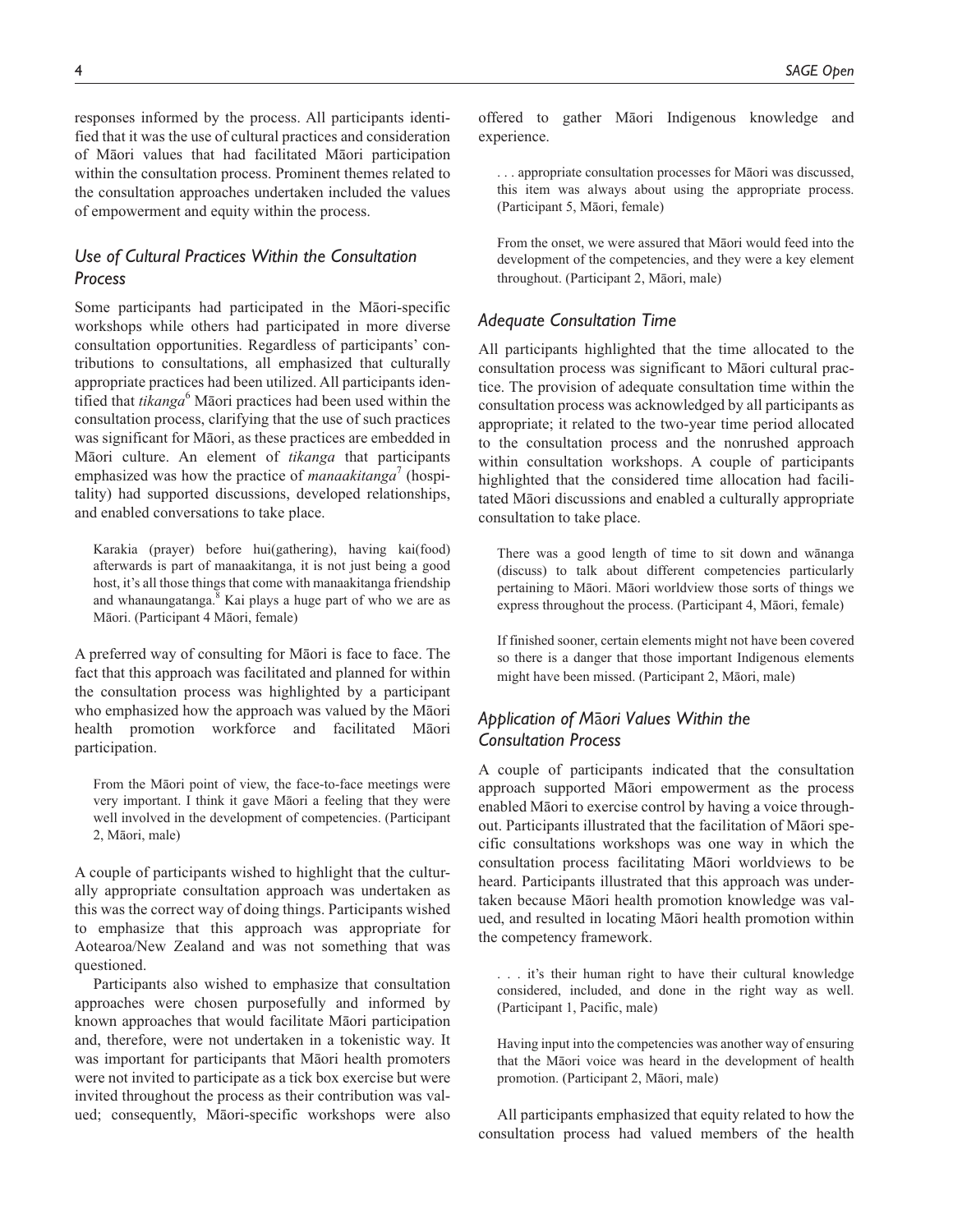promotion workforce without formal health promotion and public health qualifications. All members of the HPF national workforce database were contacted and invited to participate in the consultation. It was this action alongside ensuring that the process was not led by academics and academic institutions that participants highlighted as being equitable; it had enabled the voice of the diverse health promotion workforce to be heard.

Participants emphasized that the inclusive approach of inviting the diverse workforce to participate had enabled Māori participation. Participants were particularly forthright in emphasizing that it was these approaches that made the Aotearoa/New Zealand process unique from other international competency consultation processes. Participants emphasized that valuing and hearing from grass roots health promoters was important.

There could have been a danger that academia could have taken over the process, we know a lot of Māori working in health promotion might not be at that level never the less they would have had some valuable input. (Participant 2, Māori, male)

They don't come with a piece of paper but they were valued and they were deemed to be important. (Participant 5, Māori, female)

As a result of the equitable and inclusive approach undertaken that facilitated the voice of the grass roots workforce, a couple of participants wished to propose that the Aotearoa/ New Zealand process could be an example of best practice that could inform consultations with Indigenous populations internationally.

I am aware of how we have right from Day 1 included Indigenous knowledge, acknowledged the rights of tangata whenua compared to Canada or for that Australia. We are not imposing our model we design a model that is inclusive and collaborative. (Participant 1, Pacific, male)

It kind of reasserts our own values as a nation in that we value the Māori Indigenous element. So the hope for me is to use the competencies to inform how other nations may do the same thing. (Participant 2, Māori, male)

## **Discussion**

The study was undertaken to identify what consultation approaches had enabled Indigenous voices to be heard. The findings are valuable as they identify culturally appropriate approaches that can inform the development of an appropriate capacity-development tool. While the research undertaken focused on Māori, the findings are relevant to other Indigenous communities due to the Indigenous customs and traditions prioritized within the consultation process that are common to many if not all Indigenous communities (Harmsworth, 2002).

To reduce inequities, the health promotion workforce and, consequently, capacity development tools such as health promotion competencies need to be culturally competent. To identify whether the Aotearoa/New Zealand 2012 competency framework was culturally competent and appropriate for Māori, two key research questions were asked, namely, whether Indigenous cultural values and practices were positioned within the Aotearoa/New Zealand competency consultations and what is the significance of using Indigenous values and cultural practices within consultation processes for Māori?

The main theme illustrated by the research related to the range and significance of t*ikanga* Māori cultural practices positioned within the consultation process. Māori *tikanga* practices are significant for Māori as they describe the practices, protocols, and ethics for what is right for Māori, and relates to Māori values or what is "good" (Hudson, 2004). *Tikanga* practice identifies the appropriate ways of behaving and acting (Mead, 2003), while *tikanga* values are a framework through which Māori can engage and develop relationships (Hudson, 2004).

The research identified that the consultation process had positioned the Māori value of *manaakitanga* within the practices used. This practice is not only important for this research but Māori research generally as it ensures that participants feel comfortable and safe to participate within the consultation process. The sharing of kai (food) that was provided within consultation workshops facilitates the safety of participants as food is an aspect of manaakitanga that enhances the mana (status) of the host, lifts the tapu (sacred or restricted), and allows matters to become noa (unrestricted). In practice, this means that food becomes a vehicle that brings people together, while the sharing of food removes restrictions that can keep people separate and lifts restrictions on matters to be discussed. Within consultations, food moves proceedings from the formal to the informal and paves the way for good discussions (Tipene-Matua, Phillips, Cram, Parsons, & Taupo, 2012).

Other traditional Māori practices were emphasized by participants within the consultation process that safeguard participants. They were the face-to-face consultations, hospitality, and relationship building. It is these approaches that make the Māori research processes unique and help safeguard the research process, the knowledge produced, and the researchers, participants, and communities involved (Jones, Crengle, & McCreanor, 2006). This practice of *manaakitanga* is significant as it focuses on positive human behavior, respecting others, and being prepared to listen to other people's arguments (Mead, 2003). Related to how people are cared for, treated, and how relationships are nurtured, *manaakitanga* has been described as the most important aspect of the consultation process for Māori (Barlow, 1991).

*Kanohi kitea* (face to face) literally means "a face seen" (Mead, 2003); it relates to the importance of meeting people face to face to build trust and relationships. Within the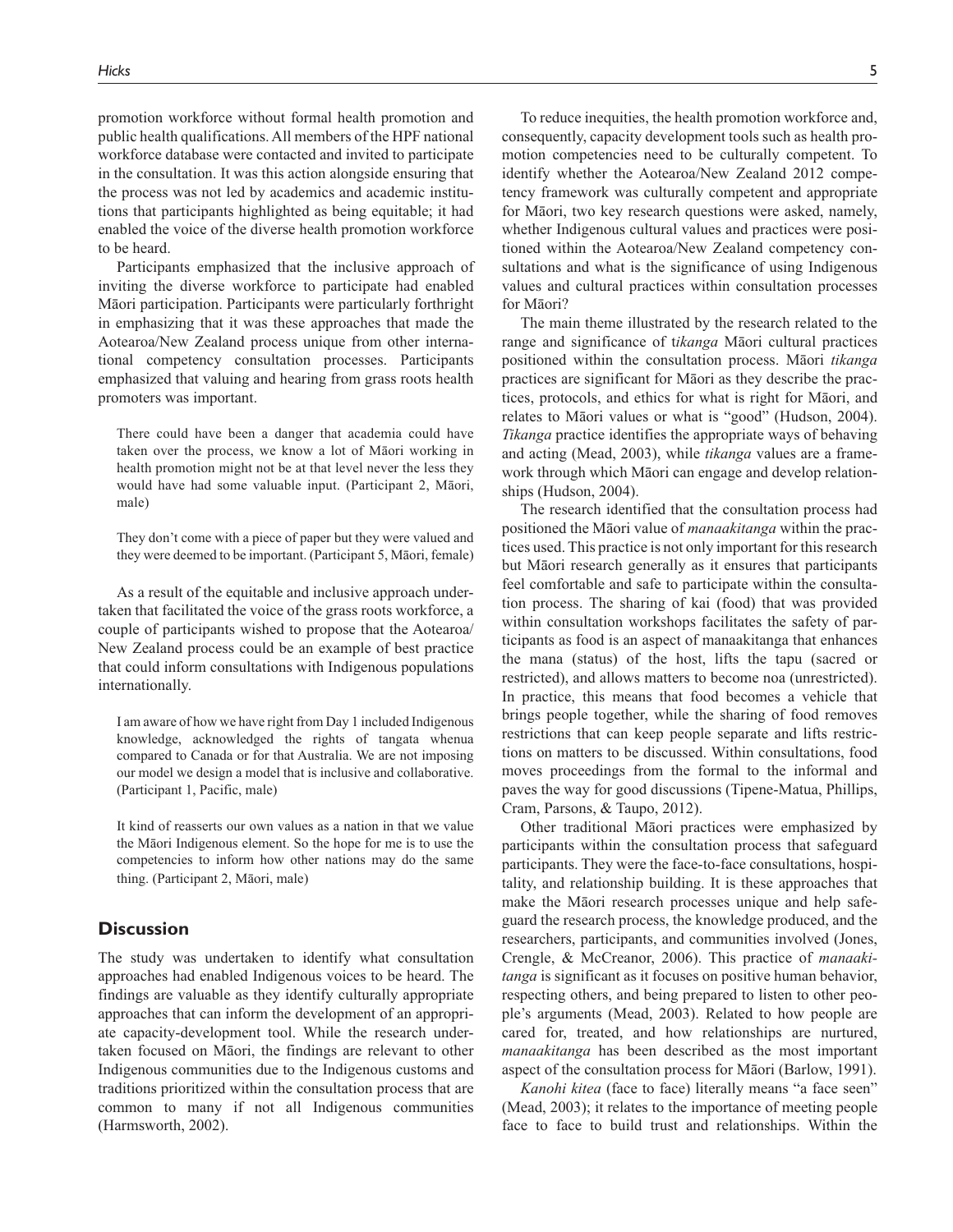context of research, it has been described as being prepared to show one's face and share of oneself (Jones et al., 2006). These planned and considered face-to-face approaches were significant as face-to-face interactions are the preferred consultation approach by Māori that are more likely to result in more effective Māori input (Ministry of Health, 1997).

The Māori principle of *whakawhanaungatanga* (relationship building) was also emphasized as important within the research. Referring to allowing time and space to build relationships (Jones et al., 2006), *whakawhanaungatanga* is informed by Māori ethics that prioritize collectives and the outcomes of the group rather than the individual. It also relates to a group of people with a shared vision or purpose (Delany, Ratima, & Morgaine, 2015) and is significant for research and consultations as the principle relates to sincere collaboration and power sharing (Ritchie, 2003).

Another major theme illustrated within the research related to empowerment and equity. Participants illustrated that the consultation approaches undertaken were equitable as they valued hearing the voice from members of the workforce without public health and health promotion qualifications. Participants were clearly aware that there was an element of the workforce that could provide valuable knowledge and insight into the competency frameworks but had no formal qualifications. This inclusive approach was also significant for Māori as data illustrate that the Māori public health workforce has fewer tertiary qualifications than the non-Māori workforce (Ratima, 2010). Māori organizations also generally have less qualified health promoters than in government Public Health Units (Lovell, Egan, Robertson, & Hicks, 2015). With a lack of a clear qualification or career pathway (Health Promotion Forum of New Zealand, 2012), the health promotion workforce within Aotearoa/New Zealand is diverse with health promoters coming from a range of backgrounds and holding a variety of roles. These include community leader, educator, and health advocate (Signal et al., 2015). Such diversity is consistent with a lack of clear identity and diversity of job titles, qualifications, experience, backgrounds, and training witnessed within health promotion globally and illustrates the necessity for distinct health promotion knowledge, skills, and competencies for effective health promotion practice (Barry, Battel-Kirk, & Dempsey, 2012).

A limitation of the research was that only leaders in the field were interviewed rather than including the perspectives of health promotion practitioners at the grass roots level. The research was also limited as it did not explore whether the competency framework developed has been effective in improving health outcomes for Māori.

## **Conclusion**

The study has examined a health promotion competency development process with an Indigenous lens and a unique focus that identifies consultation approaches that enable

meaningful Indigenous participation. The competency framework and consultation approach is a lens through which to understand Māori sensitivity within Aotearoa/New Zealand.

The research findings illustrate that the consultation process undertaken to develop the 2012 Aotearoa New Zealand health promotion competency framework facilitated Māori participation through using culturally appropriate consultation processes. Findings illustrate that Indigenous knowledge, values, and practices were valued and prioritized within consultation approaches. The consultation approaches used were purposefully chosen to facilitate Indigenous participation that went beyond having Indigenous representatives present and participating in name only but resulted in meaningful participation. Consequently, the competency framework is culturally appropriate and unique for the Aotearoa/ New Zealand context. It has the potential to effectively develop a culturally competent health promotion workforce.

To support future competency developments, the consultation process undertaken can be presented as an example of best practice. Although the study focuses on the Aotearoa/ New Zealand context, the findings are relevant to other Indigenous populations, namely, populations that share the experiences of colonization and disruption from their cultural practices.

Further research is now required to identify whether the use of a culturally competent health promotion framework has been effective in improving the health of Māori within Aotearoa/New Zealand.

#### **Declaration of Conflicting Interests**

The author(s) declared no potential conflicts of interest with respect to the research, authorship, and/or publication of this article.

#### **Funding**

The author(s) received no financial support for the research, authorship, and/or publication of this article.

#### **ORCID iD**

Karen Anne Hicks **iD** https://orcid.org/0000-0002-7274-9745

#### **Notes**

- 1. Although a definitive definition of Indigenous has not been accepted by the United Nations, a common definition relates to "peoples those who inhabited a country or a geographical region at the time when people of different cultures or ethnic origins arrived. The new arrivals later became dominant through conquest, occupation, settlement or other means" (United Nations Permanent Forum on Indigenous Issues, n.d.).
- 2. The Treaty of Waitangi is the founding document of Aotearoa/ New Zealand signed in 1840 by representatives of the British government and some Māori tribes. Differing opinions on the intentions and obligations of the versions range from a view that the treaty formalized a relationship to recognize and protect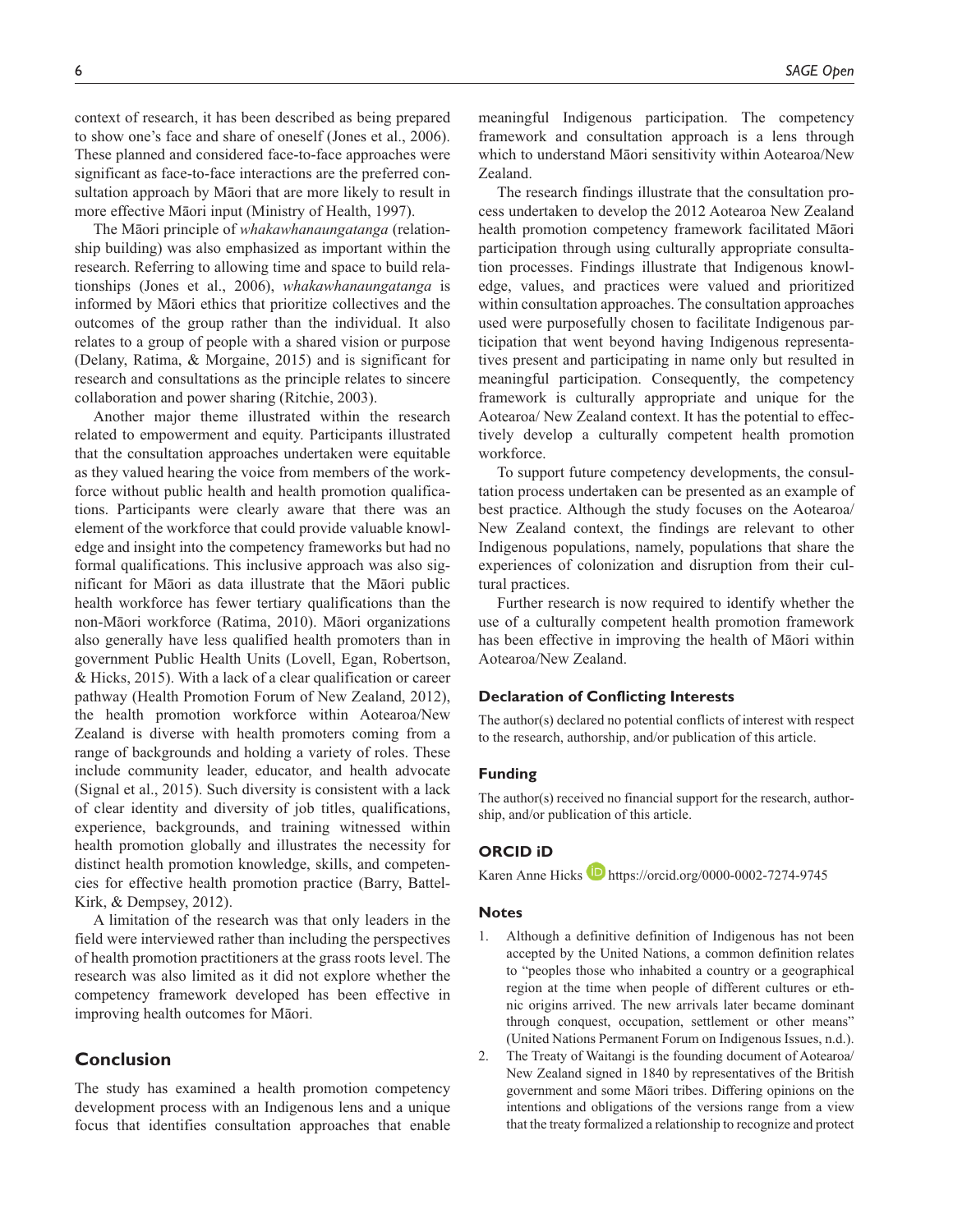Māori values, traditions, and practices (Cram, 2003) to a view that the treaty enabled colonization (Metge, 1990). Despite ongoing debate, the promotion and protection of Māori health is central to both versions indicating that they are both useful frameworks for Māori health development (Kingi, 2007).

- 3. Māori experience higher rates of chronic diseases, including cancer, diabetes, cardiovascular disease, and asthma than non-Māori. Māori life expectancy for Māori males is 73.0 years compared with 80.3 years for non-Māori males and 77.1 years for Māori females compared with 83.9 years for non-Māori females (Ministry of Health, 2015). These inequities are persistent, on the increase for Māori (Marriott & Sim, 2014), and consistent with Indigenous global health inequities (United Nations Development Programme, 2014).
- 4. District Health Boards are responsible for providing or funding the provision of health services in their district.
- 5. The CompHP competencies are part of a wider European project that has developed competencies, professional standards, and an accreditation system for health promotion practice and knowledge (International Union for Health Promotion and Education, n.d.).
- 6. *Tikanga* (n.d.) relates to correct procedures, custom, lore, and protocol, and the way values and practices have developed over time and are deeply embedded in the social context (http://maoridictionary.co.nz/search?keywords=tikanga)
- 7. *Manaakitanga* (n.d.) refers to hospitality and generosity, and care for others (http://maoridictionary.co.nz/ search?keywords=manakitanga)
- 8. *Whanaungatanga* (n.d.) relates to relationship, kinship, and a relationship through shared experiences and working together, which provides people with a sense of belonging (http://mao ridictionary.co.nz/search?keywords=whanaungatanga)

#### **References**

- Barlow, C. (1991). *Tikanga whakaaro: Key concepts in Maori culture*. Auckland, New Zealand: Oxford University Press.
- Barry, M. M., Battel-Kirk, B., Davison, H., Dempsey, C., Parish, R., Schipperen, M., ... on behalf of the CompHP Partners. (2012). *The CompHP project handbooks*. Paris, France: International Union for Health Promotion and Education.
- Barry, M. M., Battel-Kirk, B., & Dempsey, C. (2012). *Health promotion workforce capacity*. Oxford Bibliographies. Retrieved from www.oxfordbibliographies.com/view/document/obo-9780199756797/obo-9780199756797-0107.xml
- Battel-Kirk, B., Barry, M. M., Taub, A., & Lysoby, L. (2009). A review of the international literature on health promotion competencies: Identifying frameworks and core competencies. *Global Health Promotion*, *16*(2), 12-20.
- Blaiklock, A. J., & Kiro, C. (2015). Hauora, health and wellbeing: The right of every child and young person. In L. Signal & M. Ratima (Eds.), *Promoting health in Aotearoa New Zealand* (pp. 188-216). Dunedin, New Zealand: Otago University Press.
- Braun, V., & Clarke, V. (2006). Using thematic analysis in psychology. *Qualitative Research in Psychology*, *3*, 77-101.
- Cape York Institute. (2014). *What can we learn from New Zealand for constitutional recognition of indigenous peoples in Australia?* Cape York Institute for Policy & Leadership. Available from http://www.cyi.org.au
- Cram, F. (2003). *Preliminary discussions with Māori key informants* (Report to the National Ethics Advisory Committee). Wellington, New Zealand: National Ethics Advisory Committee, Ministry of Health.
- Delany, L., Ratima, M., & Morgaine, K. C. (2015). Ethics and health promotion. In L. Signal & M. Ratima (Eds.), *Promoting health in Aotearoa New Zealand* (pp. 121-145). Dunedin, New Zealand: Otago University Press.
- Green, J., & Tones, K. (2010). *Health promotion: Planning and strategies* (2nd ed.). London, England: Sage.
- Harmsworth, G. (2002). Preservation of ancient cultures and the globalization scenario. *In State of the world's indigenous peoples*. Retrieved from http://www.un.org/esa/socdev/unpfii/ documents/SOWIP/en/SOWIP\_chapter6.pdf
- Health Promotion Forum of New Zealand. (2000). *Ngā kaiakatanga hauora mō Aotearoa health promotion competencies for Aotearoa New Zealand*. Auckland: Author.
- Health Promotion Forum of New Zealand. (2012). *Ngā kaiakatanga hauora mō Aotearoa health promotion competencies for Aotearoa New Zealand*. Auckland, New Zealand: Author.
- Hudson, M. (2004). *He Matatika Māori: Māori and ethical review in health research* (Master's Thesis). Auckland University of Technology, New Zealand.
- Hunt, S. (2015). *Review of core competencies for public health: An aboriginal public health perspective*. Prince George, British Columbia, Canada: National Collaborating Centre for Aboriginal Health.
- Inter-Agency Support Group. (2014). *The health of indigenous peoples: Thematic paper towards the preparation of the 2014 world conference on indigenous peoples*. Retrieved from http://www.un.org/en/ga/president/68/pdf/wcip/IASG\_ Thematic%20paper\_Health.pdf
- International Union for Health Promotion and Education. (n.d.). *The IUHPE health promotion accreditation system*. Retrieved from https://www.iuhpe.org/index.php/en/the-accreditationsystem
- Jackson Pulver, L., Haswell, M. R., Ring, I., Waldon, J., Clark, W., Whetung, V., . . . Sadana, R. (2010). *Indigenous health— Australia, Canada, Aotearoa New Zealand and the United States—Laying claim to a future that embraces health for us all* (World Health Report, Background Paper, No. 33). Retrieved from: http://www.who.int/healthsystems/topics/financing/ healthreport/33IH.pdf
- Jones, R., Crengle, S., & McCreanor, T. (2006). How tikanga guides and protects the research process: Insights from the Hauora Tane project. *Social Policy Journal of New Zealand Te Puna Whakaaro*, *29*, 60-77.
- Kingi, T. K. (2007). The treaty of Waitangi: A framework for Maori health development. *New Zealand Journal of Occupational Therapy*, *54*(1), 4-10.
- Knibb-Lamouche, K. (2012, November). *Culture as a social determinant of health*. Commissioned paper prepared for the Institute on Medicine, Roundtable on the Promotion of Health Equity and the Elimination of Health Disparities, Seattle, WA. Retrieved from http://www.ncbi.nlm.nih.gov/books/ NBK201298
- Lovell, S., Egan, R., Robertson, L., & Hicks, K. (2015). Health promotion funding, workforce recruitment and turnover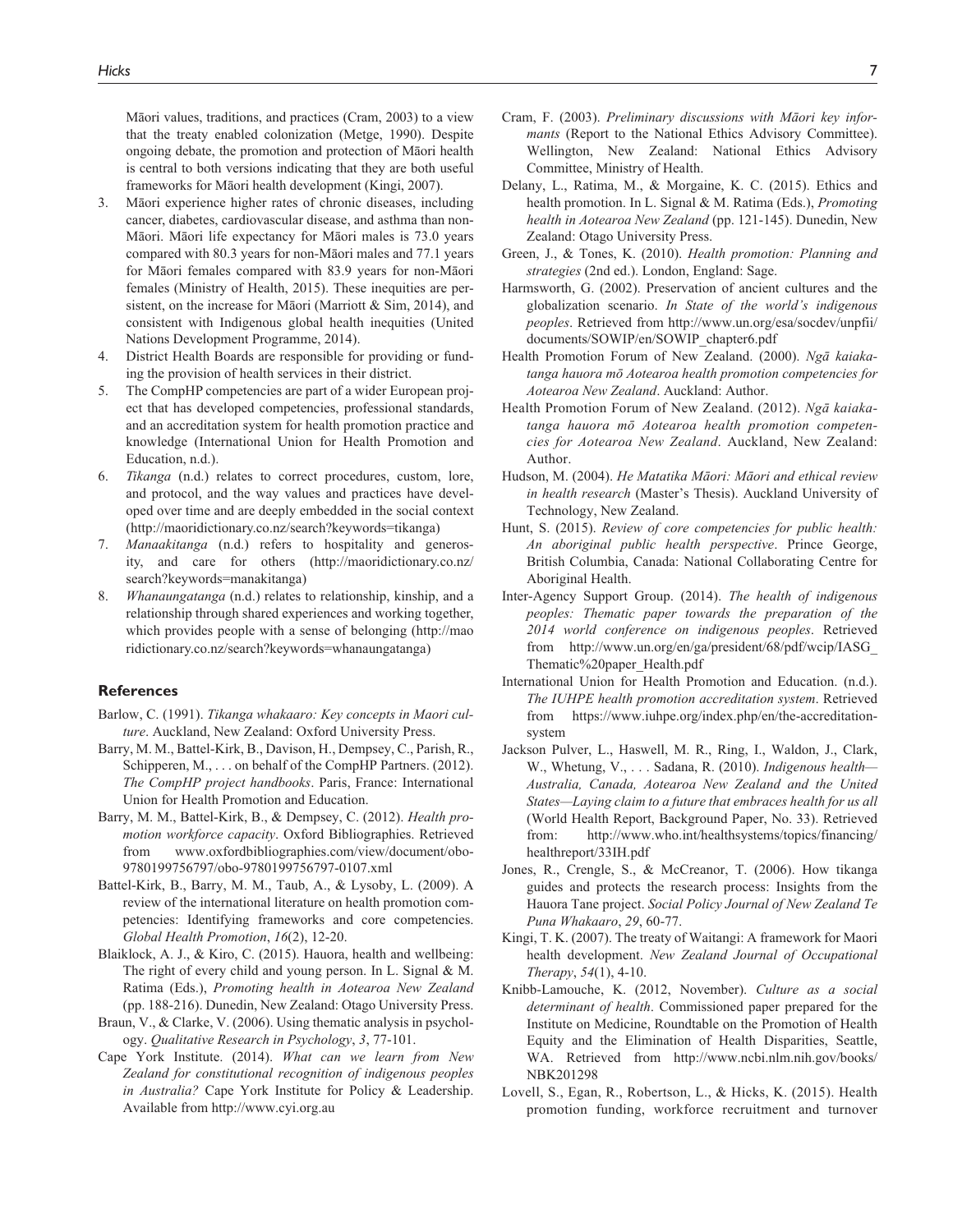in New Zealand. *Journal of Primary Health Care*, *7*, 153-157.

- Manaakitanga. (n.d.). In *Māori dictionary*. Retrieved from http:// maoridictionary.co.nz/search?keywords=manakitanga
- Marriott, L., & Sim, D. (2014). *Indicators of inequality for Maori and Pacific people*. Wellington, New Zealand: Victoria University of Wellington.
- Masters, G. N., & McCurry, D. (1990). *Competency-based assessment in the professions*. Canberra, Australia: Australian Government Publishing Service.
- McCalman, J., Tsey, K., Bainbridge, R., Rowley, K., Percival, N., O'Donoghue, L., . . . Judd, J. (2014). The characteristics, implementation and effects of aboriginal and Torres strait islander health promotion tools: A systematic literature search. *BMC Public Health*, *14*(1), Article 712. doi:10.1186/1471- 2458-14-712
- Mead, H. M. (2003). *Tikanga Māori: Living by Māori values*. Wellington, New Zealand: Huia Publishers.
- Metge, J. (1990). *Te Kohao o Te Ngira: Culture and learning: Education for a multicultural society*. Wellington, New Zealand: Learning Media.
- Ministry of Health. (1997). *Kawe Kokero: Guidelines for Communicating with Māori*. Wellington, New Zealand: Author.
- Ministry of Health. (2012). *Maori health models—Te Pae Mahutonga*. Retrieved from https://www.health.govt.nz/ourwork/populations/maori-health/maori-health-models/maorihealth-models-te-pae-mahutonga
- Ministry of Health. (2015). *Whanau ora programme*. Retrieved from https://www.health.govt.nz/our-work/populations/maorihealth/whanau-ora-programme
- National Mental Health Workforce Development Co-ordinating Committee. (1999). *Developing the mental health workforce*. Wellington, New Zealand: National Mental Health Workforce Development Co-ordinating Committee.
- New Zealand College of Public Health Medicine. (2012). *New Zealand college of public health medicine competencies*. Retrieved from http://www.nzcphm.org.nz/ media/33658/2012\_11\_nzcphm\_competencies.pdf
- Nursing Council of New Zealand. (2011). *Guidelines for cultural safety, the treaty of Waitangi and Maori health in nursing education and practice*. Available from http://www.nursingcouncil.org.nz
- Palinkas, L. A., Horwitz, S. M., Green, C. A., Wisdom, J. P., Duan, N., & Hoagwood, K. (2013). Purposeful sampling for qualitative data collection and analysis in mixed method implementation research. *Administration and Policy in Mental Health and Mental Health Services Research*, *42*, 533-544. doi:10.1007/ s10488-013-0528-y
- Patton, M. Q., & Cochran, M. (2002). *A guide to using qualitative research methodology*. Medecins Sans Frontieres. Retrieved from https://cloudfront.ualberta.ca/-/media/science/research-and-teaching/teaching/qualitative-researchmethodology.pdf
- Public Health Agency of Canada. (2008). *Core competencies for public health in Canada: Release 1.0*. Retrieved from http:// www.phac-aspc.gc.ca/php-psp/ccph-cesp/pdfs/cc-manualeng090407.pdf
- Rance, H. (2009). Comparison of health promotion competencies with generic competencies for public health. Unpublished manuscript.
- Rance, H., & Tu'itahi, S. (2011). *Health promotion competencies being reviewed*. Auckland: Hauora, Health Promotion Forum of New Zealand.
- Ratima, M. (2010). *Māori health promotion—A comprehensive definition and strategic considerations*. Auckland: Health Promotion Forum of New Zealand.
- Ratima, M., Durie, M., & Hond, R. (2015). Māori health promotion. In L. Signal & M. Ratima (Eds.), *Promoting health in Aotearoa New Zealand* (pp. 42-63). Otago, New Zealand: Otago University Press.
- Ritchie, J. (2003). *Whakawhanaungatanga: Dilemmas for mainstream New Zealand early childhood education of a commitment to bicultural pedagogy*. Hamilton, New Zealand: University of Waikato.
- Signal, L., Ratima, M., & Raeburn, J. (2015). The origins of health promotion. In L. Signal & M. Ratima (Eds.), *Promoting health in Aotearoa New Zealand* (pp. 19-41). Dunedin, New Zealand: Otago University Press.
- Smith, B. J., Tang, K. C., & Nutbeam, D. (2006). WHO health promotion glossary: New terms. *Health Promotion International*, *21*, 340-345.
- Tikanga. (n.d.). In *Māori dictionary*. Retrieved from http://maoridictionary.co.nz/search?keywords=tikanga
- Tipene-Matua, B., Phillips, H., Cram, F., Parsons, M., & Taupo, K. (2012). *Old ways of having new conversations: Basing qualitative research within Tikanga Maori*. Available from http:// www.katoa.net.nz
- United Nations. (2005). *International Convention on the Elimination of all Forms of Racial Discrimination*. Australia. Retrieved from htttp://tbinternet.ohchr.org/\_layouts/treatybodyexternal/Download.aspx?symbolno=CERD%2fC%2fAU S%2fCO%2f14
- United Nations Development Programme. (2014). *Human Development Report 2014: Sustaining Human Progress: Reducing Vulnerabilities and Building Resistance*. New York, NY: Author.
- United Nations Permanent Forum on Indigenous Issues. (n.d.). *Who are indigenous peoples? Indigenous peoples, indigenous voices factsheet*. Retrieved from http://www.un.org/esa/ socdev/unpfii/documents/5session\_factsheet1.pdf
- University of Victoria. (2017). *Competencies for Indigenous Public Health, Evaluation and Research (CIPHER)*. Retrieved from http://www.uvic.ca/research/centres/circle/research/past/ cipher/index.php
- Waa, A., Holibar, F., & Spinola, C. (1998). *Te Tiriti o Waitangi/ the treaty Waitangi and health promotion*. Auckland, New Zealand: Alcohol and Public Health Research Unit/Whariki Runanga Wananga Hauora Mete Paekeka, University of Auckland.
- Whanaungatanga. (n.d.). In *Māori dictionary*. Retrieved from http://maoridictionary.co.nz/search?keywords=whanaungat anga
- Willmott-Harrop, E. (2006). *Māori and human rights in New Zealand*. Retrieved from http://libertyandhumanity.com/ themes/environment/maori-and-human-rights-in-new-zealand/